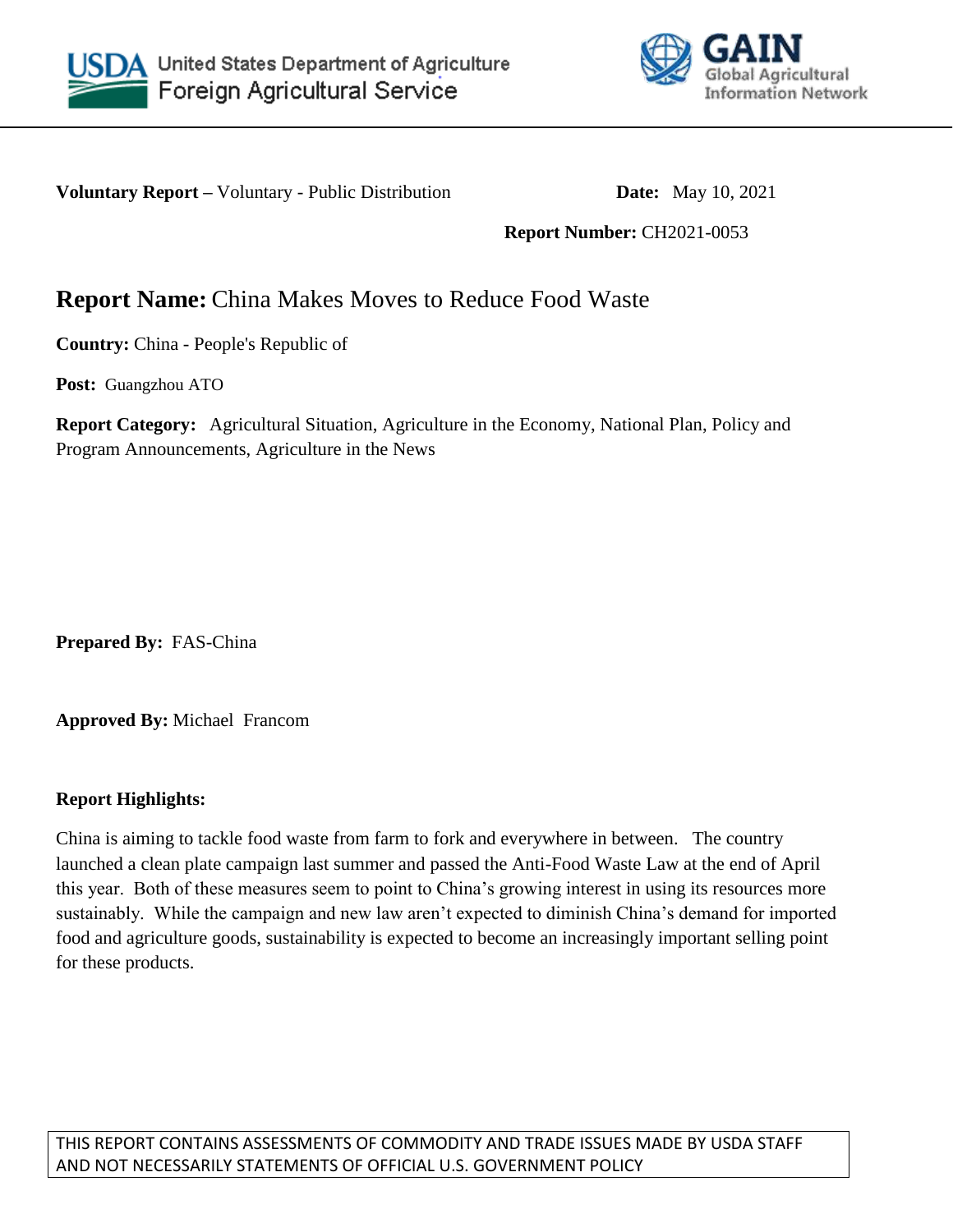### **Clean Plate Program Aimed at Reducing Food Waste**

In mid-August 2020, according to local press reports, China's President Xi Jinping called on citizens, restaurants, and other food service businesses to reverse the "shocking and distressing" amounts of food waste in the country. There was speculation from different corners that this call to action was a foreshadowing of potential future food shortages resulting from COVID-19 supply chain disruptions and crop damage from the flooding along the Yangtze river. While no lasting shortages materialized, shortly after the President's pronouncement, China launched a nationwide clean plate program (光盘行动 guāngpán xíngdòng).

The current clean plate program traces its origins to an earlier volunteer movement that started in 2013. This former initiative appears to have fizzled out because there was insufficient government support. In contrast, this latest program appears to have considerable support from both the central and provincial governments, suggesting that it will likely outlive the earlier movement. Another factor that will likely contribute to the movement's longevity was the ban on using untreated plate waste in hog feed. The ban was announced in 2018 and linked to efforts to stop the spread of African Swine Fever (ASF).

## **Restaurants' Approach to the Clean Plate Program**

To understand the impact and changes from the clean plate initiative, FAS-China conducted a small, informal survey of consumers and restaurants in different parts of the country to hear their firsthand experiences with this program.

Chinese-style and buffet restaurants reported adopting a mix of measures to control plate waste. Some offered smaller portion sizes, provided takeaway boxes, and posted signage to discourage food waste. One Shanghai-based restaurant instituted a customer incentive program to reduce food waste. Some restaurants also trained waitstaff to help patrons from over-ordering.

In contrast, western-style restaurants were believed to have made fewer changes in their operations because their servings were already individually sized. The different atmosphere and experience found in a western-style restaurant also dictated fewer changes.



Restaurant signs promoting saving food and no waste. Source: FAS-China

Meantime, government canteens, state-owned enterprises, and schools are reportedly implementing the clean plate program by limiting official banquets and replacing buffets with set box meals.

#### **Consumers Doing their Part to Reduce Food Waste**

Judging by interview responses, many consumers were generally aware of the clean plate program and seem to be consciously trying to reduce food waste when dining out or preparing meals at home. Consumers thought the main reason the program had been instituted was to shore up the country's food security situation.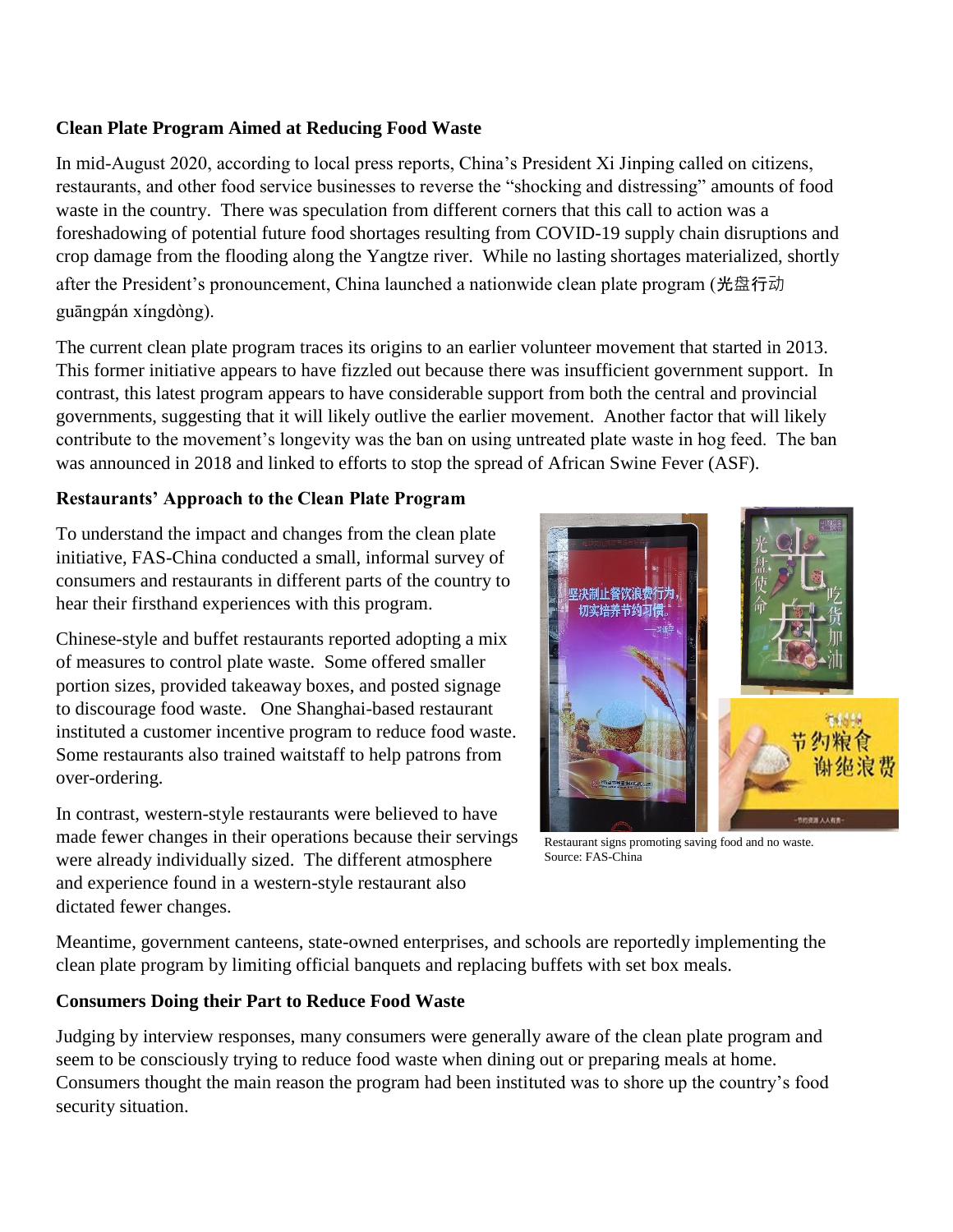Regional differences appeared to exist in people's attention to food waste. In the south and east, consumers felt that they were more traditionally modest in their restaurant orders compared to their countrymen in the northeast where a cultural tendency to over-order is said to exist. An overabundance of dishes on the restaurant table is considered a display of hospitality (and wealth), particularly in the northeast.

In the past, boxing up leftovers wasn't socially acceptable or a common practice in China. However, in recent years, taking home leftovers is increasingly accepted and restaurant waitstaff will ask patrons if they would like a box. When asked about changes at the restaurant, consumers observed that some restaurants were offering smaller portion sizes and had posted signs to remind patrons to avoid wasting food.

#### **Passage of Anti-Food Waste Law**

Amid the launch of the clean plate initiative, the National People's Congress (NPC) drafted and passed an [Anti-Food Waste Law](https://gcc02.safelinks.protection.outlook.com/?url=https%3A%2F%2Fmp.weixin.qq.com%2Fs%2FXsRXvPINrvbb6d-Ate9Wxw&data=04%7C01%7CFrancomM%40state.gov%7C4234f65f6c8744b51f5108d90c36a41e%7C66cf50745afe48d1a691a12b2121f44b%7C0%7C0%7C637554251080815740%7CUnknown%7CTWFpbGZsb3d8eyJWIjoiMC4wLjAwMDAiLCJQIjoiV2luMzIiLCJBTiI6Ik1haWwiLCJXVCI6Mn0%3D%7C1000&sdata=bXel%2FUgZbaRdruGIby9AFCYLg2W2DynV86RmB%2Fki4n0%3D&reserved=0) that went into effect on April 29, 2021. The law intends to institute stricter management controls to reduce food waste from farm to fork in order to strengthen food security, conserve resources, and protect the environment. The new legislation contains several provisions aimed at curbing food waste at official activities, schools, restaurants, food processing operations, food retailers, and the larger grain and agriculture industry. A few notable highlights from the law follow.

- The clean plate campaign and anti-food waste concept will be popularized through different education and outreach programs. Warnings and/or fines will be imposed on businesses found to be wasting or encouraging food waste. New systems will be instituted to measure and reduce the volume of food waste.
- The HRI sector will improve its procurement practices, storage and handling procedures, educate staff, and use signs and other incentives to discourage patrons from wasting food. Restaurants will be able to reward customers for participating in the clean plate program and charge a fee to those patrons who waste food.
- Food processors will improve storage and handling procedures, transportation, processing conditions, and will increase utilization rates. Shelf-life standards should be science-based and prominently displayed. Retailers will categorize and label foods approaching the expiration date.
- $\bullet$  In line with [China's 2021 No 1 Document,](https://apps.fas.usda.gov/newgainapi/api/Report/DownloadReportByFileName?fileName=China%202021%20No%201%20Document%20Underscores%20Seed%20Genetics%20Stable%20Grain%20and%20Pork%20Supplies%20for%20Food%20Security_Beijing_China%20-%20People%27s%20Republic%20of_03-31-2021) the government will improve its production, storage, transportation and processing standards for grains and other agriculture products.

The law comes on the heels of joint anti-food waste guidance issued by several Chinese ministries and regulatory agencies in February 2021. The joint guidance largely coincided with the contents of the new law.